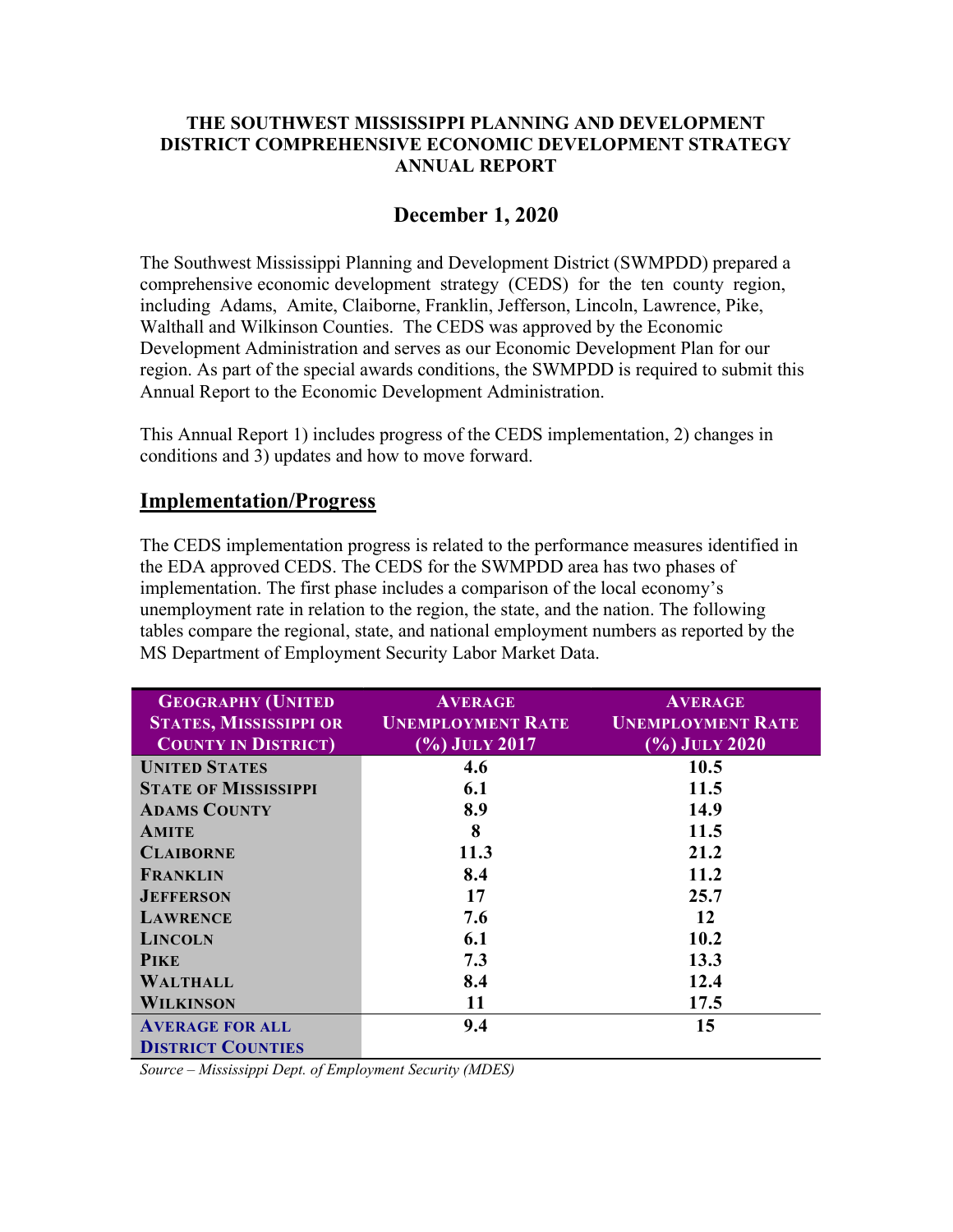This graph shows the change in unemployment rate from when the 5 year CEDS was created to exactly 3 years later during the highest unemployment rate during the pandemic. While the average unemployment rate for the entire 10 county area is currently at 9.9%, it peaked at a whopping 15% in the summer of 2020. While there has been some recovery, this had a significant negative impact on the local economy that will likely linger for months if not years.

The second phase of implementation of the EDA approved CEDS includes a measure of goals and objectives identified in the CEDS as they relate to the number and type of investments made in the region and the amount of private sector investment. During the last twelve months, SWMPDD has been instrumental in supporting various industrial and commercial developments as well as basic infrastructure improvements.

# Investments within the Region in the last 12 Months

| <b>Type of Investment</b>                      | Grants      | <b>Private Investment</b> | <b>Jobs Created</b> |
|------------------------------------------------|-------------|---------------------------|---------------------|
| Industrial/Commercial/<br>Basic Infrastructure | \$4 million | \$65 Million              | 100                 |

# Community and Private Sector Participation

SWMPDD staff works closely with member governments on a day-to-day basis as well as agencies at the state and federal level. The staff works with economic development professionals from the local, state and federal level involving ongoing project development. The staff also works with the CEDS committee as necessary to make changes and/or updates to the CEDS.

## Technical Component Changes

There are no needed changes to the technical components of the EDA-approved CEDS. Should changes become apparent they will be provided to the public for a 30-day comment period and then submitted to the EDA.

# Condition Changes

The most significant change over the last twelve months is the pandemic. The pandemic has had both a negative economic impact as well as health/well being impacts on the population. With closures and people working from home the normal workday has changed significantly. Even today these impacts are difficult to quantify and much is still unknown. While it appears as the economic impact to industry seems to be minimal thus far, the service-oriented sectors that include tourism and travel, accommodations and food services, and arts and entertainment are bearing the brunt of the impacts. There have been some restaurant closures as well as a 75% decrease in conventions in the region that have greatly impacted the service industry. The CARES ACT helped these